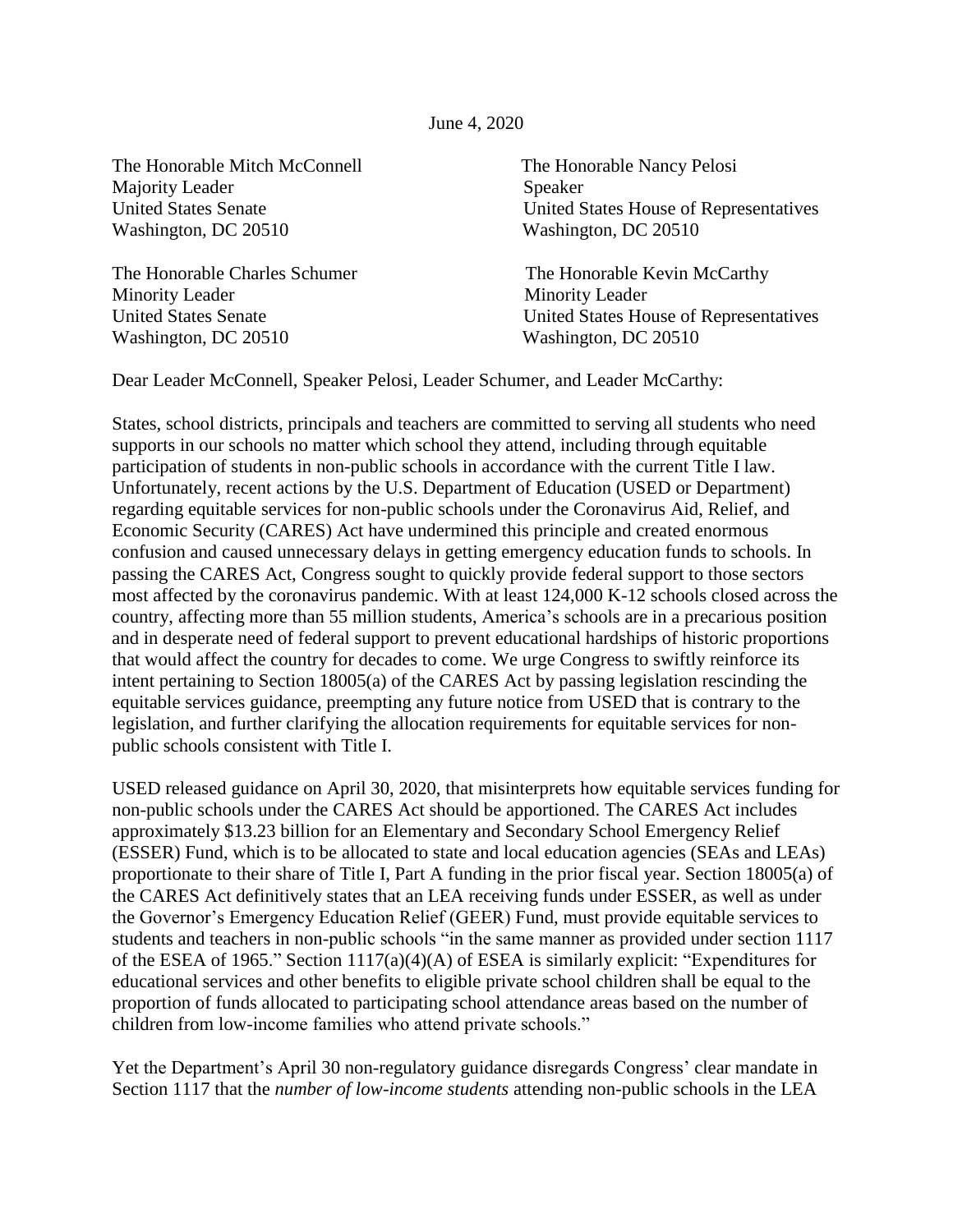should serve as the basis for how equitable services are allocated. Instead, the guidance introduces the idea that the apportionment should be based on the *total number of students* enrolled in non-public schools in the LEA. This not only misinterprets the CARES Act statute, it contradicts well-established interpretations by USED, including as recently as October 2019, that equitable services allocations should be based on the number of low-income students in nonpublic schools from a particular LEA under section  $1117(a)(4)(A)(i)$  and (c)(1).

Over many decades, USED's rationale for its interpretation of the equitable services allocation for students and teachers in non-public schools has been straightforward: because an LEA's Title I allotment is based on the total number of low-income students, whether attending public or non-public schools, the equitable services allocation should also be based on the number of lowincome students attending non-public schools from the particular LEA. In effect, the share of low-income students attending non-public schools is used to generate an LEA's overall Title I allocation; accordingly, that same metric should be used to calculate equitable services.

To be clear, we strongly supported the CARES Act with equitable services provisions included and believe that eligible students in non-public schools should receive additional support through the CARES Act. What we don't believe is that all students, at any non-public school, regardless of their family's wealth or the size of their school's endowment, should generate funding help in the same way as disadvantaged students, particularly when that aid comes at the cost of those less advantaged children.

The current crisis has caused enormous disruptions in learning for our students, heightening the urgency to reach and support them at this critical time. We remain concerned that absent congressional action clarifying congressional intent around equitable services, the Department's guidance, coupled with its stated intention to promulgate a rule on the issue, will continue to undermine the efforts of state and local education leaders and further delay the disbursement of these critical relief funds. Education leaders are working tirelessly to ensure that the educational and mental health needs of students are being met during this crisis, but federal support is still urgently needed. We look forward to working with you to provide a quick solution that ensures CARES Act funds are disbursed in the way that Congress intended.

Sincerely,

AASA, The School Superintendents Association Alliance for Excellent Education American Association of Colleges for Teacher Education American Council of School Social Work American Federation of School Administrators American Federation of Teachers American Music Therapy Association American Physical Therapy Association American School Counselor Association American Speech-Language-Hearing Association ASCD Association of Educational Service Agencies